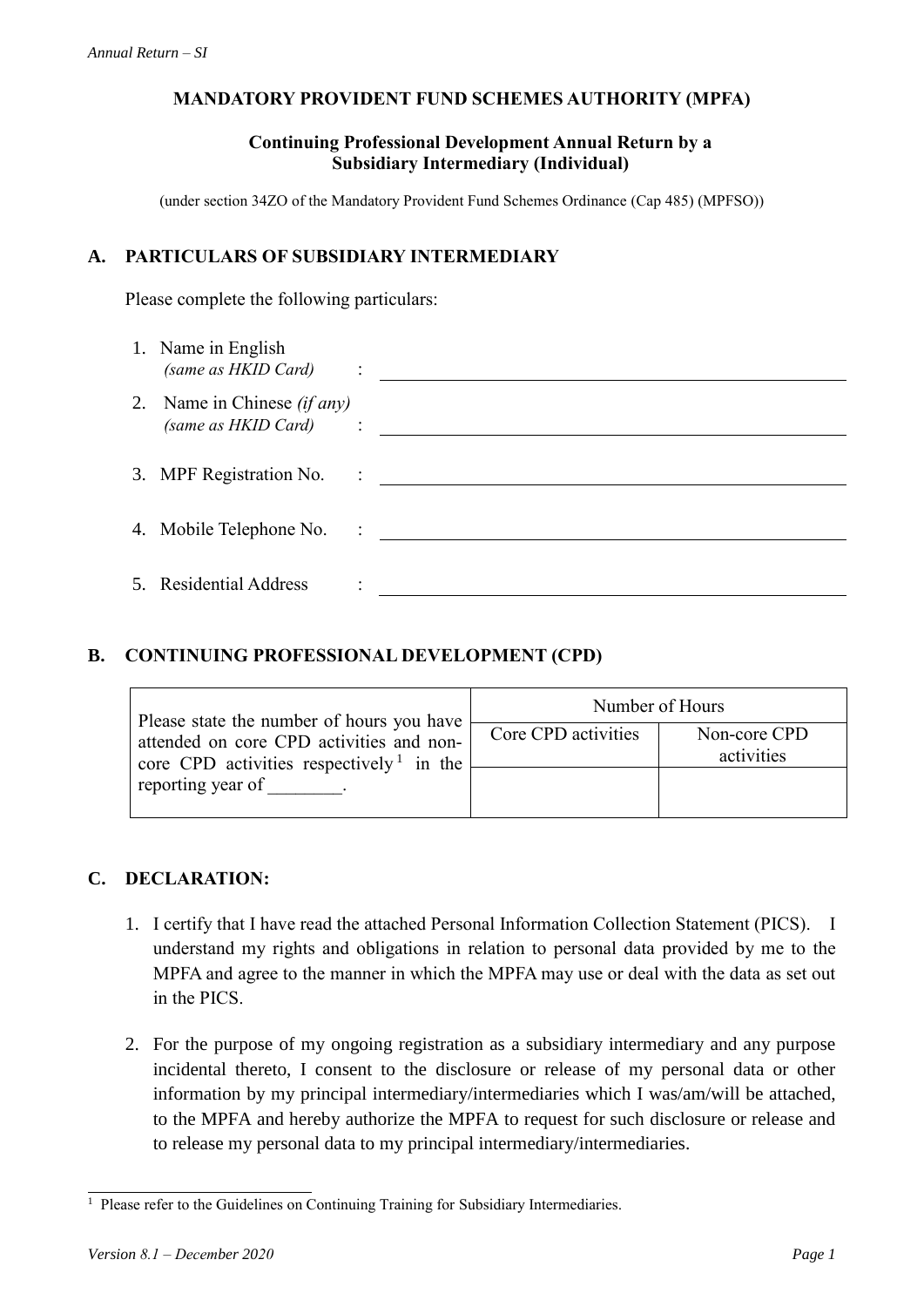- 3. For the purposes of monitoring my compliance with the MPF continuing training requirements as specified by the MPFA pursuant to s34ZP of the MPFSO and my ongoing registration as a subsidiary intermediary, and any purpose incidental thereto, I consent to my principal intermediary/intermediaries which I was/am/will be attached to and the provider(s) of MPF training that is specified by the MPFA under the MPFSO (MPF Training) disclosing and transferring my personal data (including MPF registration number and the name, date and training hours of the MPF Training that I have attended) and other information and supporting evidence held by them to the MPFA. I also consent to the MPFA carrying out matching or comparison of the personal data or other information so disclosed or transferred by my principal intermediary/intermediaries or the provider(s) of MPF Training with my personal data or other information collected or held by the MPFA.
- 4. I understand that the results of the matching procedures and comparison mentioned in this CPD Annual Return may result in the MPFA suspending or revoking any registration of myself as a subsidiary intermediary, and/or exercising any other powers conferred by or under the MPFSO, if the results show that I have failed to comply with any MPF continuing training requirements.
- 5. I declare that to the best of my knowledge and belief, the information given in this CPD Annual Return is correct and complete.

| Signature                                          |  |
|----------------------------------------------------|--|
| <i>(to be signed by Subsidiary Intermediary)</i> : |  |
|                                                    |  |

 **Warning**: Section 43E(1) of the MPFSO makes it an offence punishable with a maximum of one year's imprisonment and a fine of \$100,000 for the first occasion and two years' imprisonment and a fine of \$200,000 on each subsequent occasion for a person who makes a statement that the person knows to be false or misleading in a material aspect, or recklessly makes a statement which is false or misleading in a material aspect.

 $\sim$  END  $\sim$ 

| <b>For Official Use Only</b> |  |                     |                  |                      |  |  |  |  |  |  |  |
|------------------------------|--|---------------------|------------------|----------------------|--|--|--|--|--|--|--|
| <b>Receipt Date</b>          |  |                     | Date of Updating |                      |  |  |  |  |  |  |  |
| Input Officer                |  | Checking<br>Officer |                  | Approving<br>Officer |  |  |  |  |  |  |  |

Date of Signature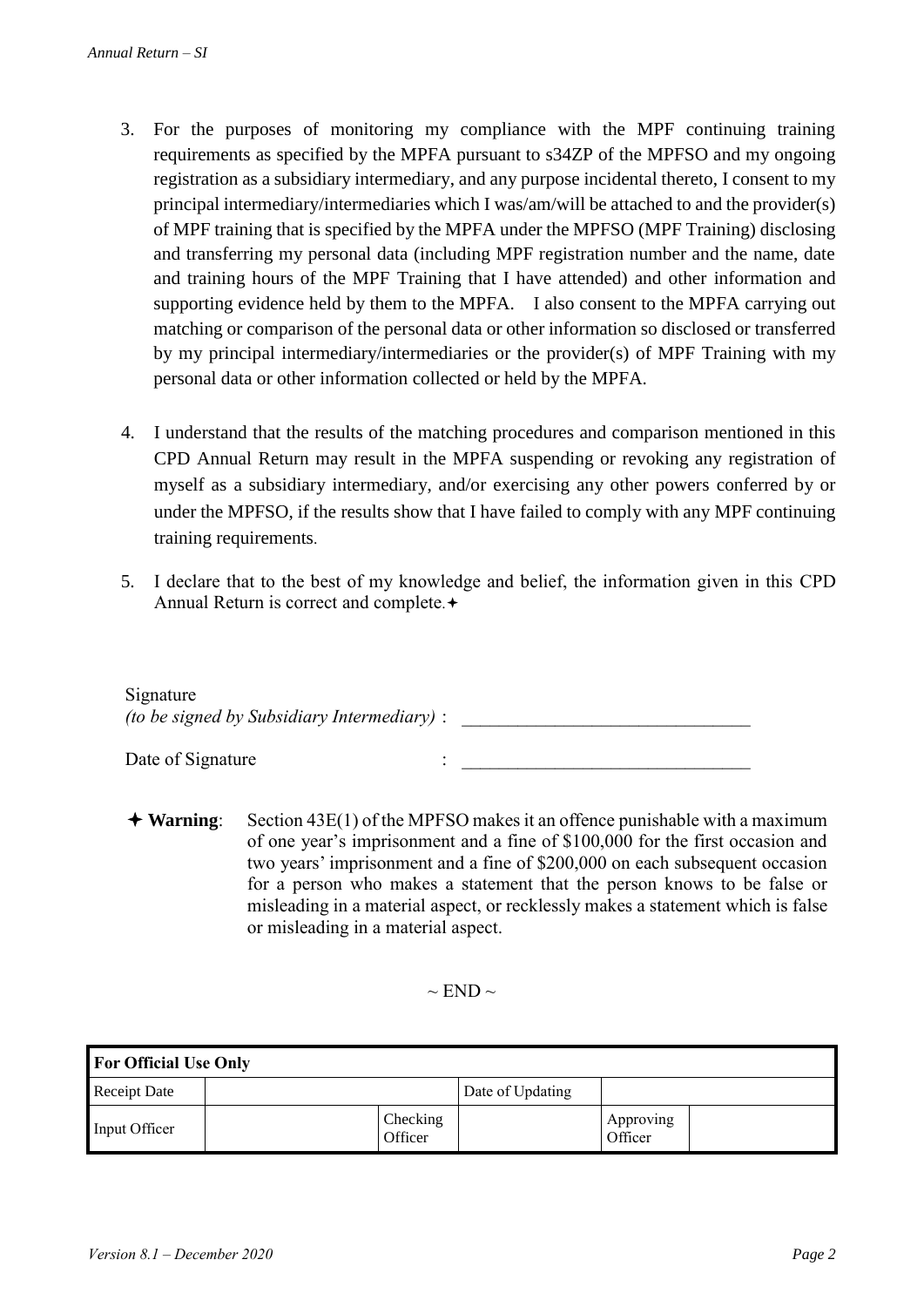#### **Personal Information Collection Statement**

This Personal Information Collection Statement is made in accordance with the Personal Data (Privacy) Ordinance (PDPO). You are advised to read the following regarding your rights and obligations in relation to your personal data (as defined in the PDPO) and the manner in which the Mandatory Provident Fund Schemes Authority (MPFA) may use or deal with such data for the purposes specified below.

#### **Purpose of Collection and Use**

- 1. The personal data provided in annual return will be used by the MPFA for one or more of the following purposes:
	- (i) exercising or performing its functions under the Mandatory Provident Fund Schemes Ordinance (MPFSO) including but not limited to ensuring compliance with the MPFSO, regulating sales and marketing activities and the giving of advice in relation to registered schemes, registration of MPF intermediaries, granting approval of responsible officers and related matters, inspection, investigation, and taking disciplinary or enforcement action;
	- (ii) enabling or assisting other regulators to perform their functions under the MPFSO or their respective regimes including, without limitation, monitoring, surveillance, inspection or investigation;
	- (iii) establishing and keeping a public register of MPF intermediaries for regulated activities;
	- (iv) for research and statistical purposes;
	- (v) other purposes as permitted by law.

#### **Transfer / Matching of Personal Data**

- 2. The MPFA may disclose or transfer the personal data to other persons including the bodies listed below for one or more of the aforesaid purposes, or in accordance with an order of a court or in accordance with a law or a requirement made under a law, or pursuant to any regulatory or investigatory assistance arrangements between the MPFA and other regulators or law enforcement agents:
	- (i) the Hong Kong Monetary Authority;
	- (ii) the Insurance Authority;
	- (iii) the Securities and Futures Commission;
	- (iv) examination bodies for conducting qualifying examinations;
	- (v) principal intermediary/intermediaries to which you as a subsidiary intermediary were/are/will be attached;
	- (vi) the Chief Executive;
	- (vii) the Financial Secretary;
	- (viii) the Commissioner of Inland Revenue;
	- (ix) the Official Receiver appointed under the Bankruptcy Ordinance;
	- (x) liquidator appointed under the pre-amended Ordinance (as defined in the Companies (Winding Up and Miscellaneous Provisions) Ordinance (Cap 32)) or the Companies (Winding Up and Miscellaneous Provisions) Ordinance (Cap 32);
	- (xi) the Registrar of Occupational Retirement Schemes;
	- (xii) the Financial Reporting Council established under the Financial Reporting Council Ordinance;
	- (xiii) the Hong Kong Police Force;
	- (xiv) any relevant courts, panels, tribunals and committees; and
	- (xv) other law enforcement agents or government/regulatory bodies.